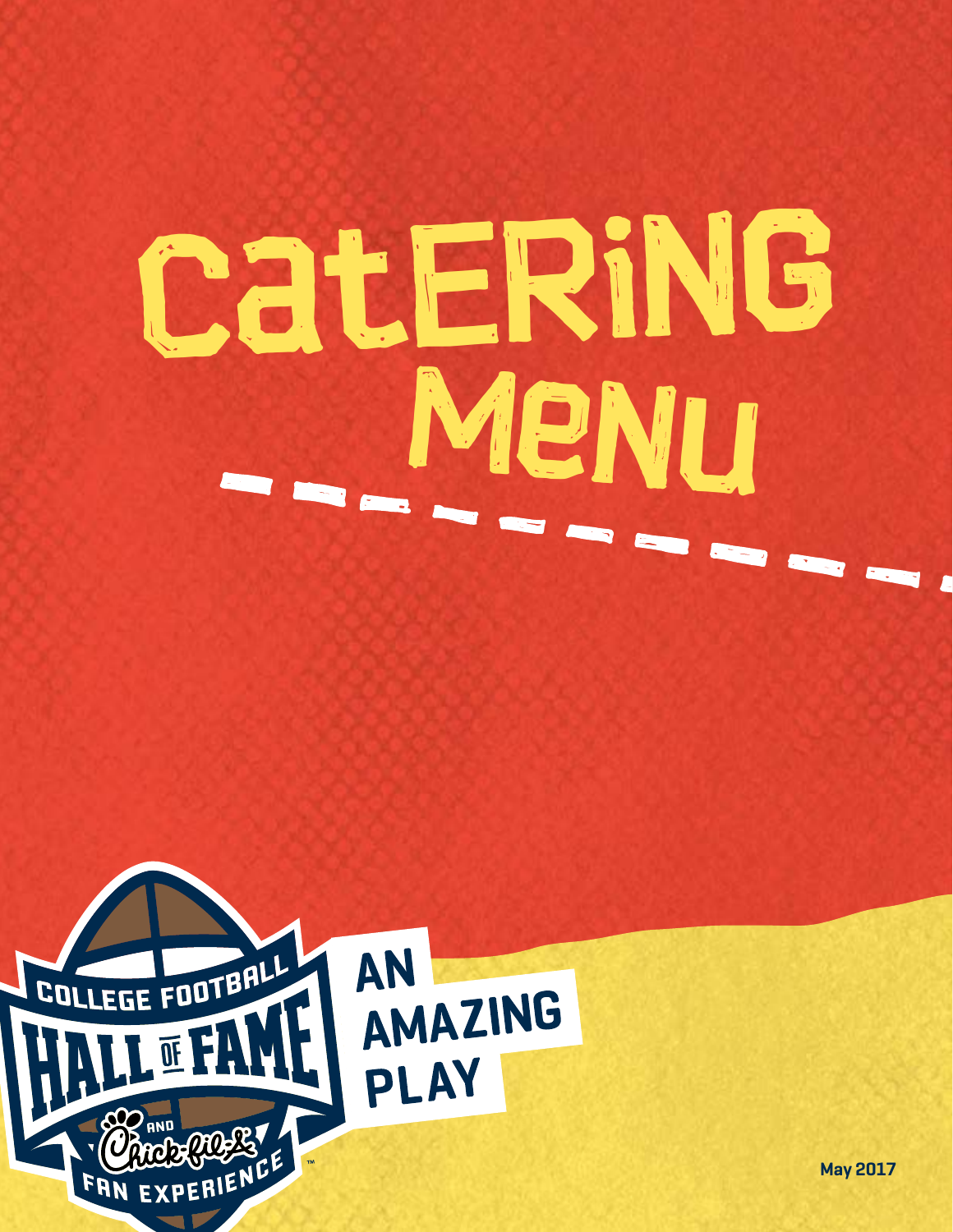### **HOnOReD WHerE LEgEnDs Are**

EXEANTESTICS

**Our dedicated team looks forward to turning your event vision into reality. Using fresh ingredients and innovative culinary techniques, our chefs will deliver unique and beautiful presentations for your guests.** 

**From corporate events and galas to birthday parties or awards dinners, our team's eye for detail is sure to make your next occasion a truly Hall of Fame worthy experience.**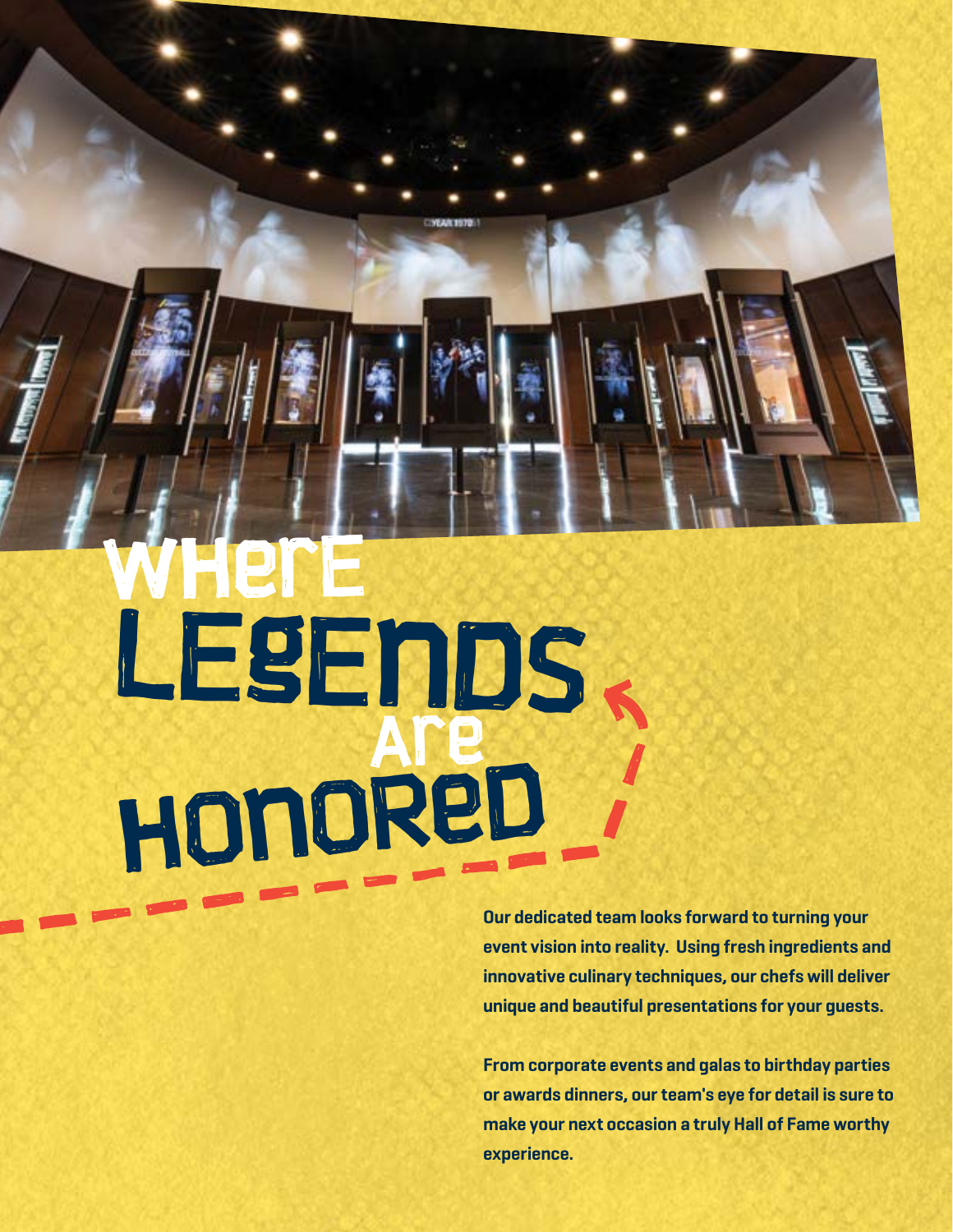## **BrEaKfASt**

### **BREAKFAST**

### **All-American Continental Breakfast 16**

Chilled Fruit Juices Market Fresh Fruits and Berries Bakery Fresh Muffins Regular and Decaffeinated Coffee Selection of Teas

### **Hall of Fame Buffet Breakfast 27**

Chilled Fruit Juices Market Fresh Fruits and Berries Bakery Fresh Muffins and Biscuits Sweet Butter Assorted Jams and Preserves Farm Fresh Scrambled Eggs Smoked Bacon Sausage Links Herb Roasted Red Skin Potatoes Regular and Decaffeinated Coffee Selection of Teas

### **ENHANCEMENTS**

| <b>Croissant Sandwich</b><br>Scrambled Eggs, Applewood Smoked Bacon,<br><b>Cheddar Cheese</b>                              | R  |
|----------------------------------------------------------------------------------------------------------------------------|----|
| <b>Smoked Salmon Display</b><br>Capers, Egg, Red Onion, Lemon, Tomato                                                      | g  |
| <b>Omelet Station*</b><br>Omelets with Ham, Bacon, Sausage,<br>Bell Pepper, Mushroom, Spinach,<br><b>Tomato and Cheese</b> | 10 |
| <b>French Toast</b><br><b>Candied Pecans, Maple Syrup</b>                                                                  |    |
| <b>Buttermilk Pancakes</b><br><b>Fruit Compote, Maple Syrup</b>                                                            | 5  |
| <b>Buttermilk Biscuits &amp; Sausage Gravy</b>                                                                             | 4  |
| <b>Steel Cut Oatmeal Bar</b><br>Fresh Berries, Almonds, Sugared Pecans,<br><b>Dried Cherries, Raisins, Brown Sugar</b>     |    |
| <b>Chick-fil-A Biscuit</b>                                                                                                 |    |
| <b>Chick-fil-A Large Chick-n-Mini Tray</b><br>[Serves 40]                                                                  |    |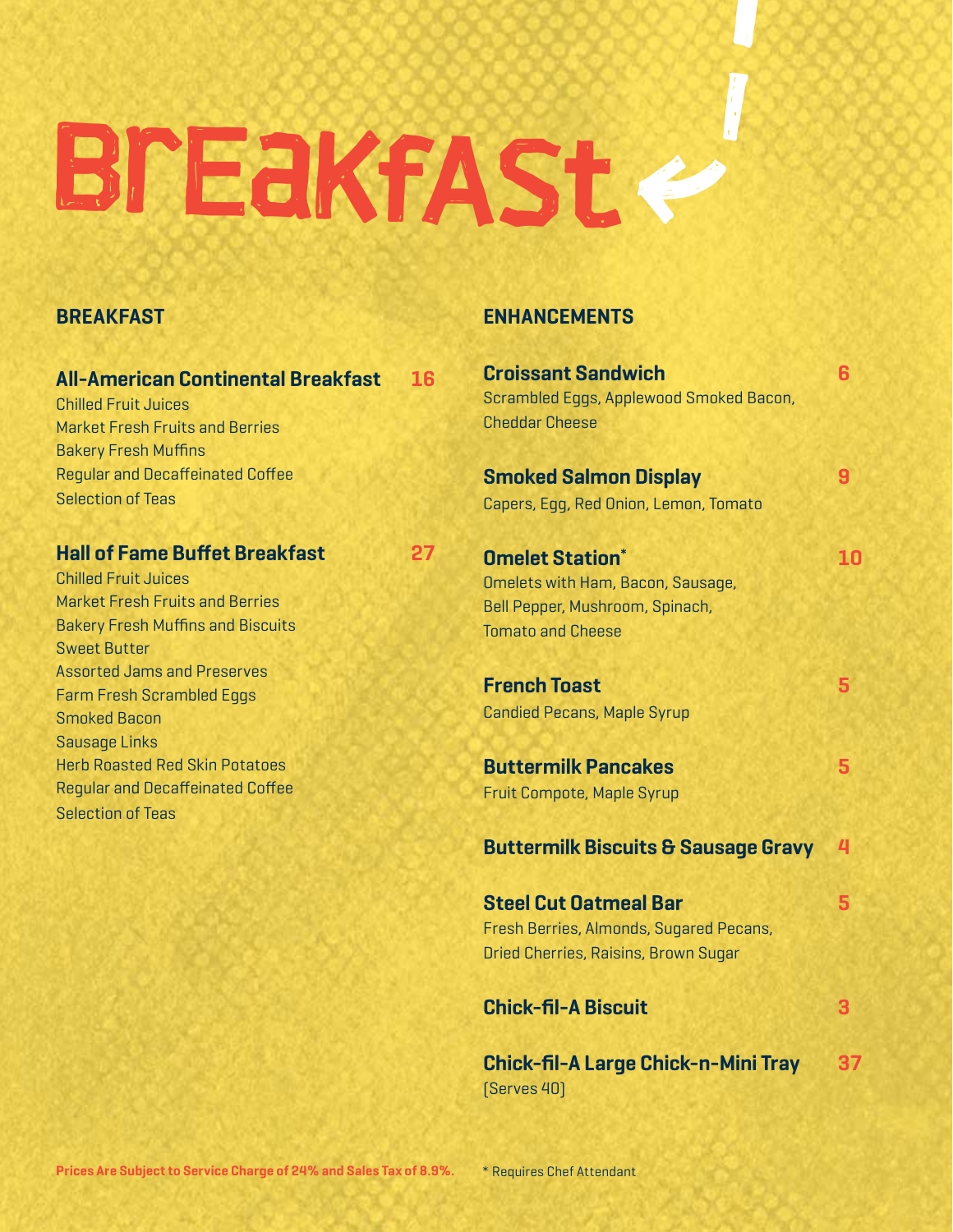## **BrEaKfASt**

### **GAME DAY PLATED BREAKFAST SELECTIONS**

(Items priced per person)

### **Fresh Scrambled Eggs 24**

Chilled Fruit Juices Breakfast Pastries Smoked Bacon or Sausage Herb Roasted Red Skin Potatoes Regular and Decaffeinated Coffee Selection of Teas

### **French Toast 25**

Chilled Fruit Juices Breakfast Pastries Baked Cinnamon Apples Smoked Bacon or Sausage Regular and Decaffeinated Coffee Selection of Teas

### **Quiche 26**

Your Choice of Country Vegetable or Bacon and Cheddar Chilled Fruit Juices Breakfast Pastries Baked Cinnamon Apples Smoked Bacon or Sausage Regular and Decaffeinated Coffee Selection of Teas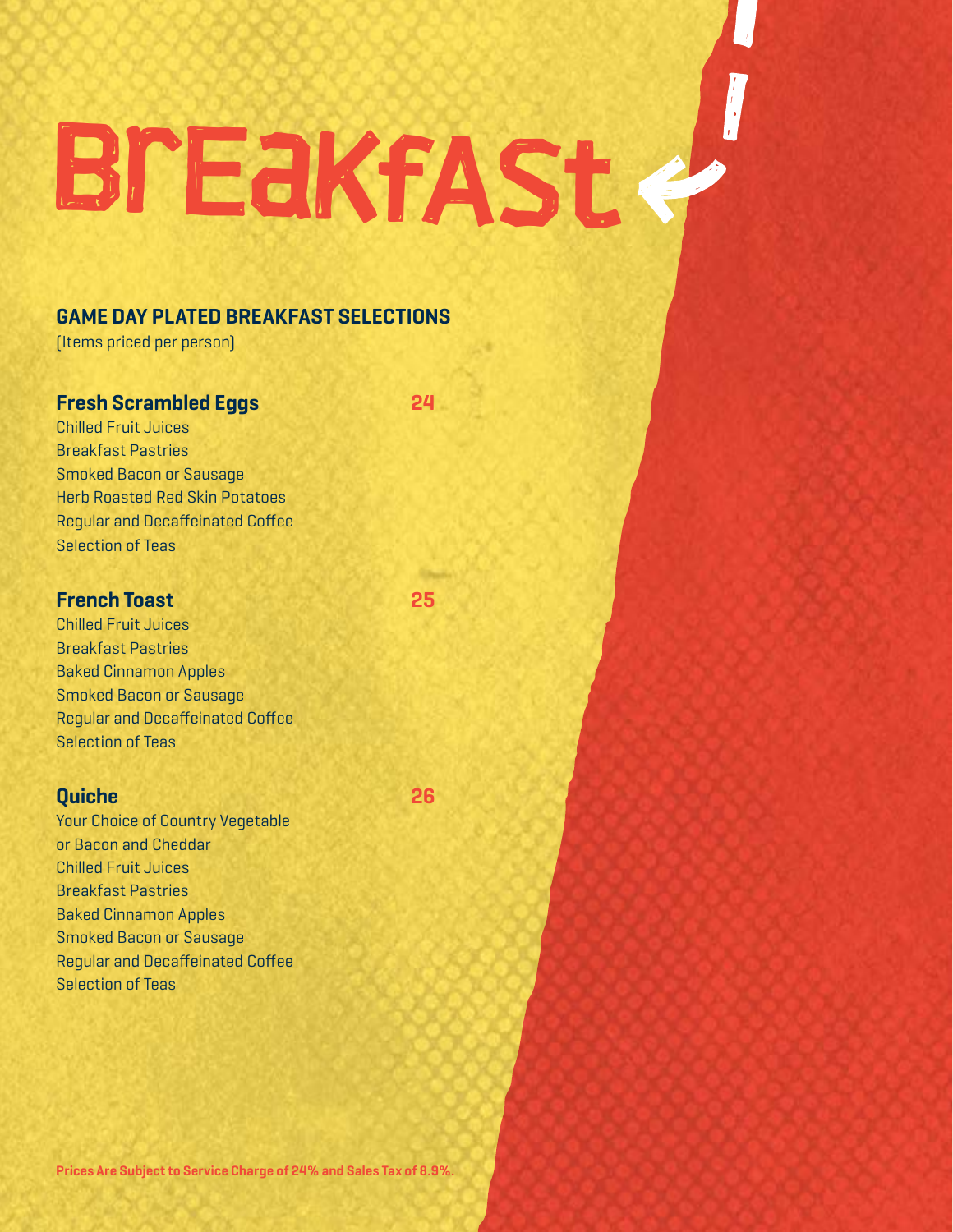# **BreAkS**

**75 per gallon Assorted Hot Teas 75 per gallon Lemonade 75 per gallon**

**75 per gallon** 

**Cookies 49 per Dozen Brownies 49 per Dozen**

| <b>Regular / Decaffeinated Coffee</b> |   |
|---------------------------------------|---|
| <b>Assorted Hot Teas</b>              | 7 |
| <b>Lemonade</b>                       | 7 |
| <b>Iced Tea</b>                       | 7 |
| <b>Bottled Water</b>                  | 4 |
| <b>Soft Drinks</b>                    | 4 |
| <b>Bottled Juice</b>                  | 6 |
| <b>Cookies</b>                        | 4 |
| <b>Brownies</b>                       | 4 |

### **Spring Practice AM Break 17**

Individual Fruit and Yogurt Smoothies, Sliced Fresh Fruit, Assorted Granola Bars, Flavored Waters, Energy Drinks

### **Halftime PM Break 16**

Cracker Jacks, Jumbo Soft Pretzels with Mustard, Roasted Peanuts, Mini Corn Dogs, Assorted Sports Drinks

### **Coca-Cola Break 12**

Assortment of Coca-Cola Soft Drinks, Fruit Drinks, Energy Drinks, Coca-Cola Brownies, Coca-Cola Peanut Brittle

### **All Day Beverage Break 14**

Regular Coffee, Decaffeinated Coffee Selection of Teas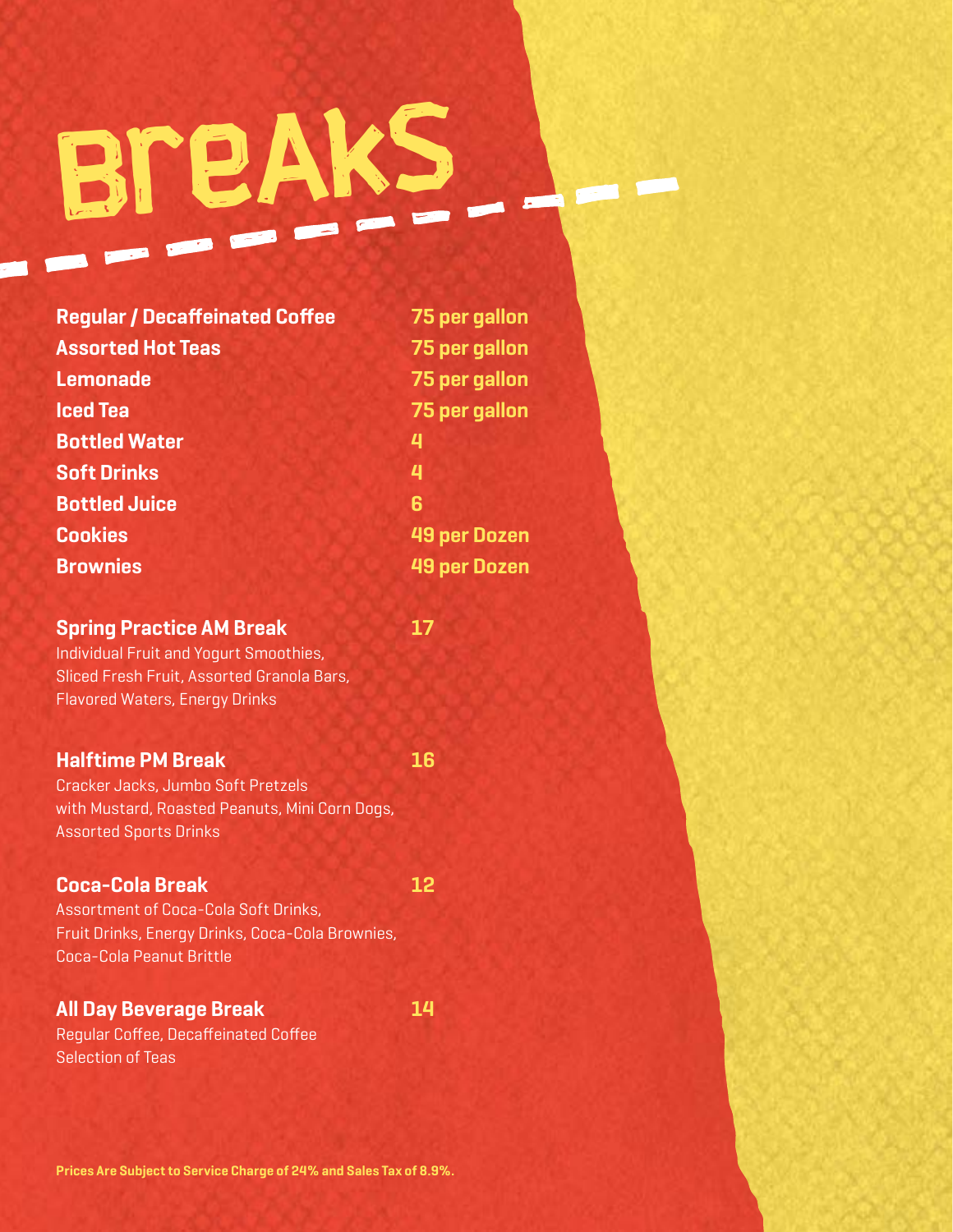# **HOrsD'OeuVrEs**

### **INSPIRED BY THE PAC 12 CONFERENCE**

Butler-passed hors d'oeuvres. Add to a reception or dinner menu. Hors d'oeuvres are based on two pieces per person when choosing a package. **\$150 Butler fee per 50 guests.**

| <b>ONE HOUR Selection of Five</b>  | 16   |
|------------------------------------|------|
| <b>TWO HOUR Selection of Seven</b> | 1361 |

### **Cold Hors d'Oeuvres**

Polenta Cake, Los Osos Figs, Cowgirl Creamery Gorgonzola Yakima Apricots, Walnut Boursin Grape Tomato, Cascades Bocconcini, Columbia Valley Aged Balsamic Newport Landing Ahi Tuna, Seaweed Salad Mendocino Endive, Juniper Hills Chevre, Tomato Anaheim Citrus-Glazed Melon, Prosciutto Jumbo Prawn, Cocktail Sauce Truffled Deviled Egg Chicken-Corn Salad on Crostini Dungeness Crab on Cucumber

### **Hot Hors d'Oeuvres**

Flatbread, Pear, Humboldt Fog, Yuma Arugula Veggie Spring Rolls, Sweet Chili Sauce Tempura Shrimp Satays, Plum Sauce Flank Steak Satays, Sriracha Aioli Asparagus in Phyllo Lamb Chop, Minted Jus Beef Wellington Chicken Quesadilla Cornucopia Kobe Beef Meatloaf Bites Crispy Asparagus, Spicy Mustard Aioli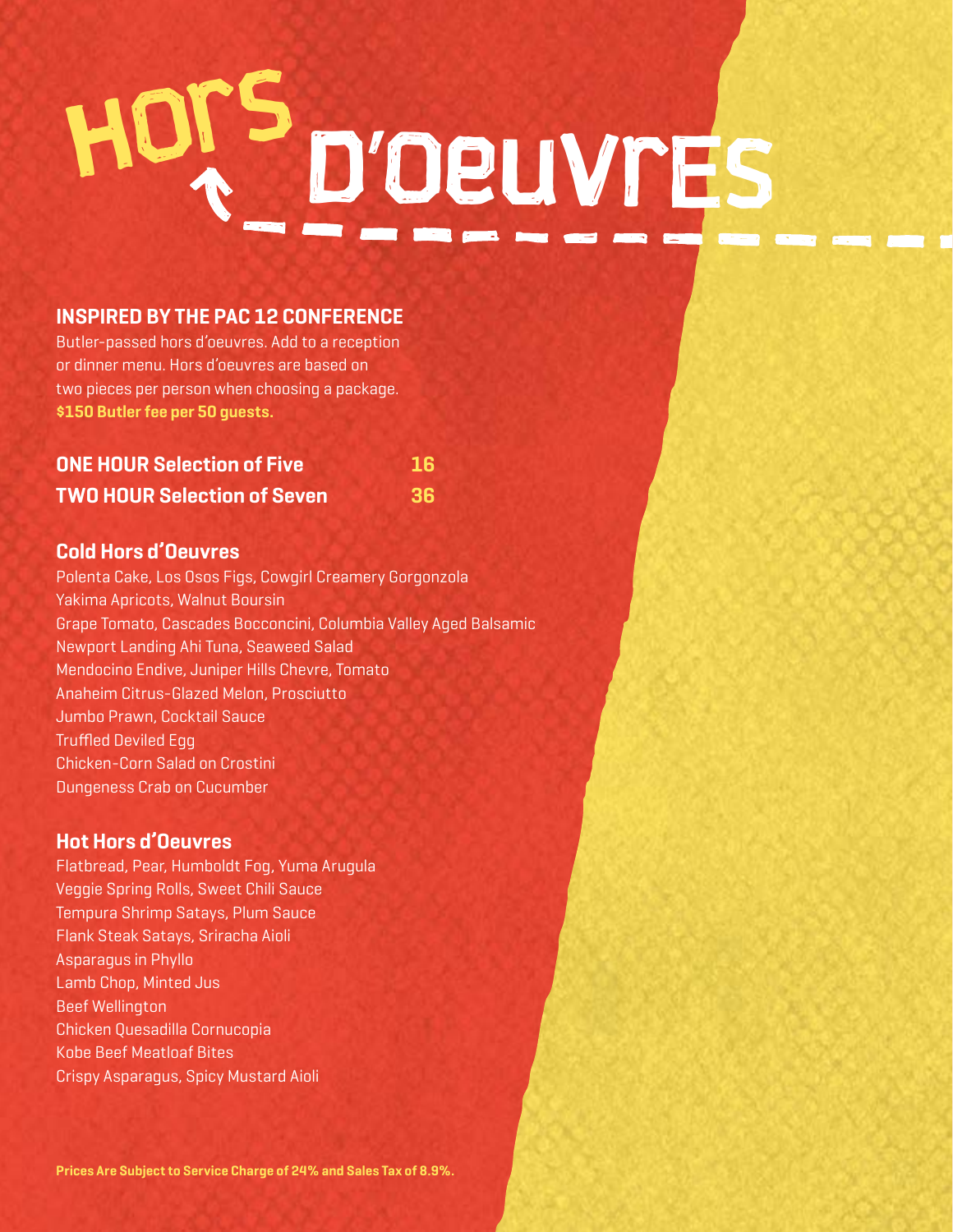### **ReCEPTiOn** <u>se grand gener men</u>

### **INSPIRED BY THE MOUNTAIN WEST CONFERENCE**

(Items priced per person)

### **\$5 per piece**

Sushi, Sashimi, Rolls, Edamame, Soy, Wasabi, Ginger

### **Salad Station 12**

**\***

Mendocino Fresh Greens, Chopped Romaine, Baby Spinach, House-made Dressings, Sliced Cucumber, Carrots, Tomatoes, Herb Croutons, Shaved Parmesan, Shredded Cheddar, Seasonal Vegetable Pasta Salad

### **\* Stir Fry Station 16**

Chicken, Beef, Shrimp, Rice Noodles, Jasmine Rice, Sriracha, Teriyaki, Oyster Sauce, Green Curry

### **\* Raw Bar 20**

Jumbo Shrimp, Half Shell Kumumoto Oysters, Clams, Mussels, Crab Claws, Cocktail Sauce, Tartar Sauce, Lemons, Hot Sauce

### **Slider Station 14**

Beef and Vegetarian Patties, Pulled Pork, Silver Dollars, Assorted Condiments, French Fries

### **\* Southwestern Station 16**

Chicken and Beef Fajitas with Grilled Peppers and Onions, Black Beans and Rice, Corn and Flour Tortillas, Sour Cream, Guacamole, Salsa, Shredded Cheeses

### **Dessert Station 3 for \$7 or 4 for \$9**

Choose from the following bite-sized sweets: Sugar Cream Pie, Buckeye Bites, Shoofly Pie, Apple Pandowdy, Texas Sheet Cake Squares, Apple Bites with Cheddar, Mini Iowa Cupcakes

\*Each action station requires a chef attendant at **\$150.00 per 50 guests**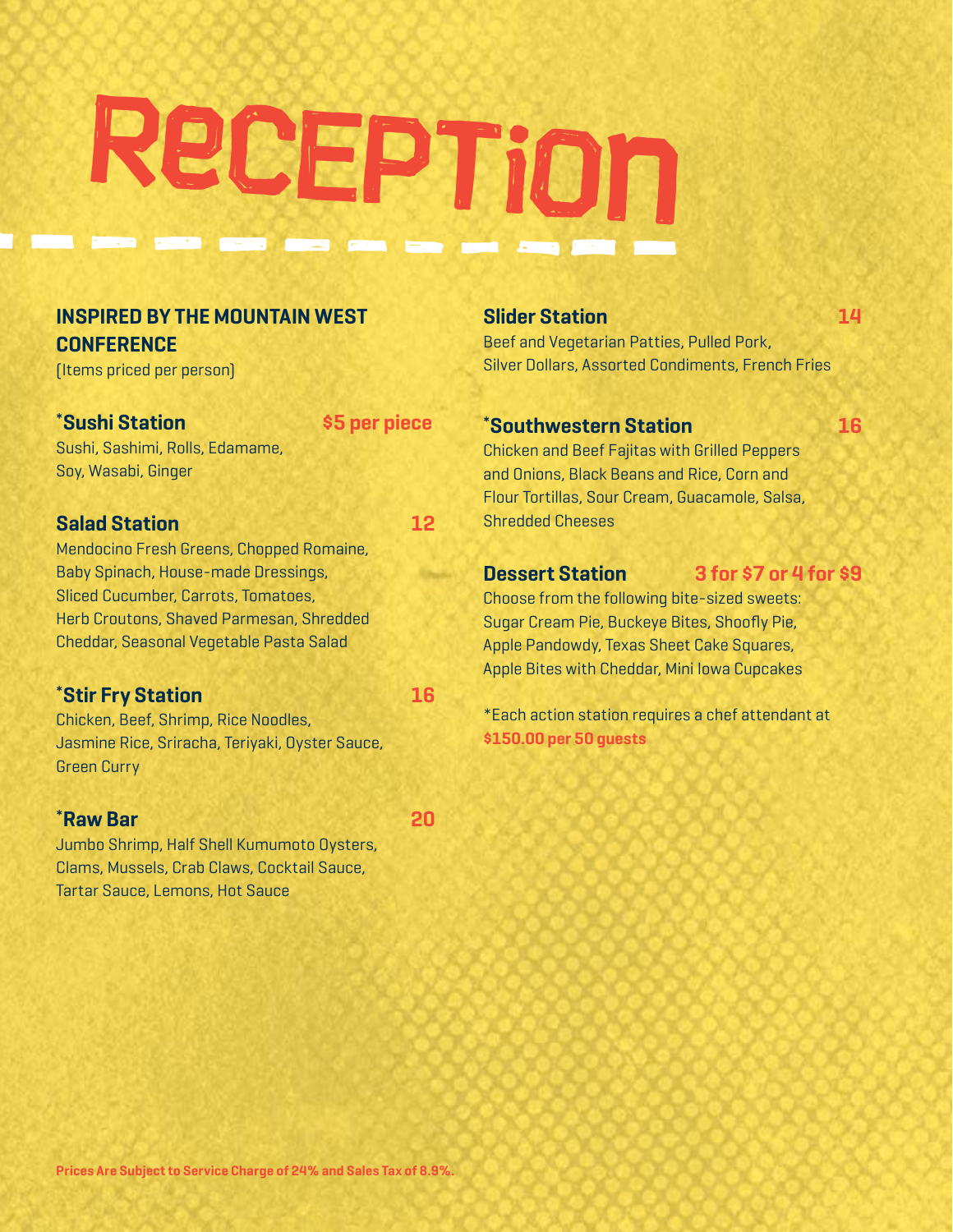## **ReCEPTiOn**

### **INSPIRED BY CONFERENCE USA**

<u>the product of the state of the state of the state of the state of the state of the state of the state of the state of the state of the state of the state of the state of the state of the state of the state of the state o</u>

(Items priced per person)

### **Southern Fare 15**

Louisiana Shrimp and Grits, North Carolina Pulled Pork, Mississippi Fried Green Tomatoes with Black-Eyed Pea Relish

### **Vegetable Harvest** 11

East Texas Vegetable Crudité, Florida Avocado Crème Fraîche

### **Artisanal Cheese Display 11**

Sequatchie Valley Cheddar, Ash County Mountain Gouda, Veldhuizen Bosque Blue with Assorted Fresh and Dried Fruits with Crostini

### **\* Pasta Station 16**

Farfalle and Gemelli Pastas, Marinara and Parmesan Cream Sauces, Seasonal Vegetables, Louisiana Andouille Sausage, Gulf Coast Shrimp, Texas Bay Scallops

\*Each action station requires a chef attendant at **\$150.00 per 50 guests**

### **CARVING**

**Memphis BBQ Pork Loin 500 (Serves 30)** Honey Glaze, Sweet Potato Mash

**Texas Dry Rubbed Tenderloin of Beef 500 (Serves 15)** Horseradish Sauce, Au jus,

Silver Dollar Rolls

**West Virginia** 

**Honey Glazed Ham 400 (Serves 40)** 

Mustard Sauce **Central Florida** 

Apple Chutney, Horseradish

**Steamship of Beef 950 (Serves 100)** Parker House Rolls, Horseradish

Sauce, Au jus

**Oklahoma Herb Roasted Turkey 400 (Serves 50)** 

Cranberry Dressing, Whole Grain Mustard, Florida Orange Sauce, Assorted Rolls

### **ADDITIONS**

**Chick-fil-A Large Nugget Tray 95 (serves 60)**

**Chick-fil-A Sandwich 4**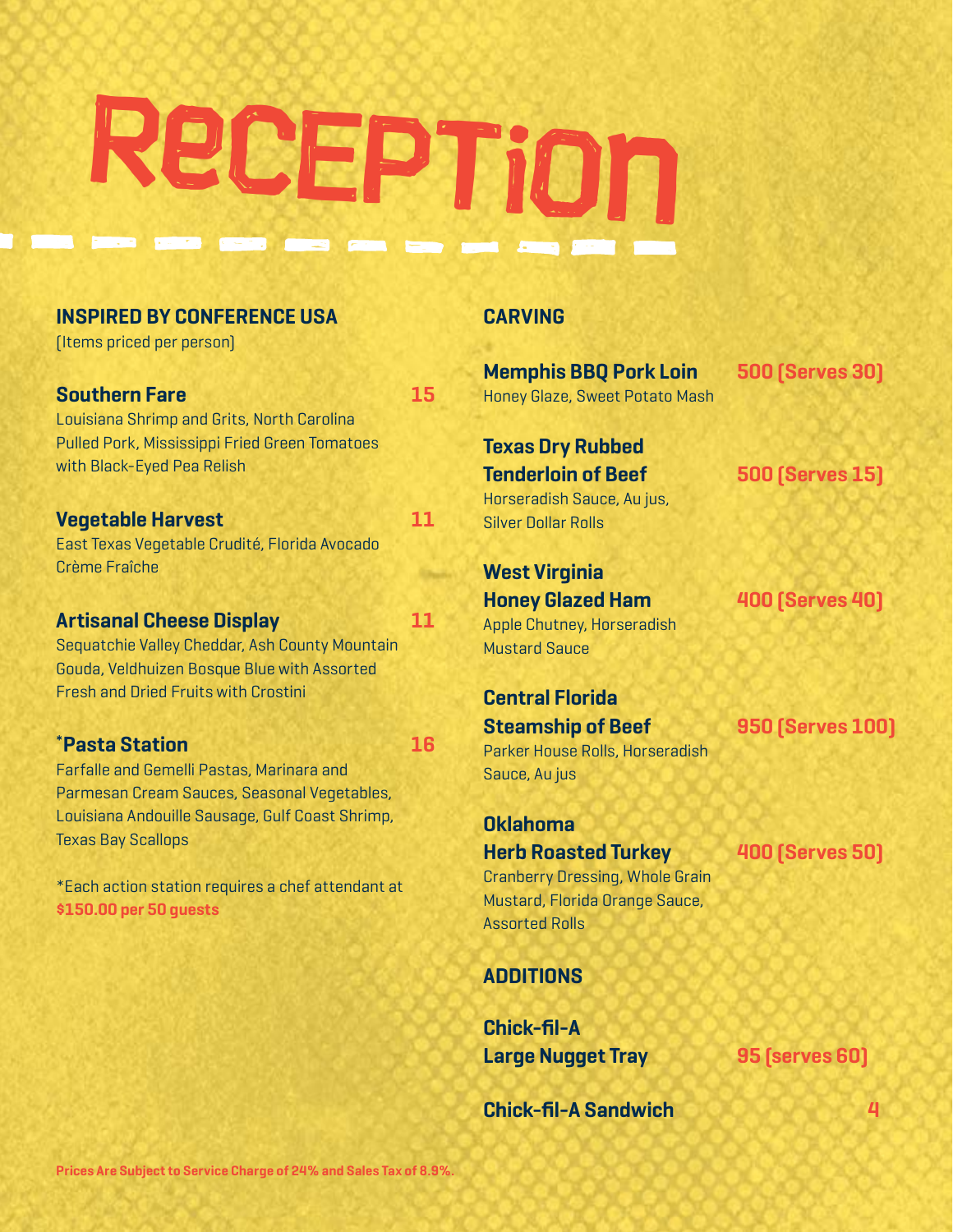## **BuFFEt**

### **The Big 10 Buffet 50 50**

(Items priced per person)

Wisconsin Beer Cheese Soup Indiana Crunchy Vegetable Salad Roasted Nebraska Sweet Corn Salad Breaded Pork Tenderloin **Bratwurst Hamburgers** Chicago Style Hot Dogs Pennsylvania Soft Pretzels Smoked Sausages & Wisconsin Cheeses Lettuce, Vine Ripe Tomatoes, Pickles Michigan Zip Sauce Artisan Breads and Rolls

### **Desserts**

Sugar Cream Pie Buckeye Bites Shoofly Pie Apple Pandowdy

### **The Big 12 Buffet 55 Strategies 35** (Items priced per person)

Chili Con Carne Helvetia Swiss, Colby Cheddar and Pepper Jack Cheese Display Iowa Potato Salad Okie Slaw West Virginia Candied Yams with Pecans Kansas Dry-Rub BBQ Ribs West Virginia Pan-Fried Catfish Texas-Style Beef Brisket Iowa Grilled Corn on the Cob Texas Toast

### **Desserts**

Texas Sheet Cake Squares Apple Pie Bites with Cheddar Mini Iowa Cream Cupcakes

All buffet dinner menus include regular coffee, decaffeinated coffee and selection of teas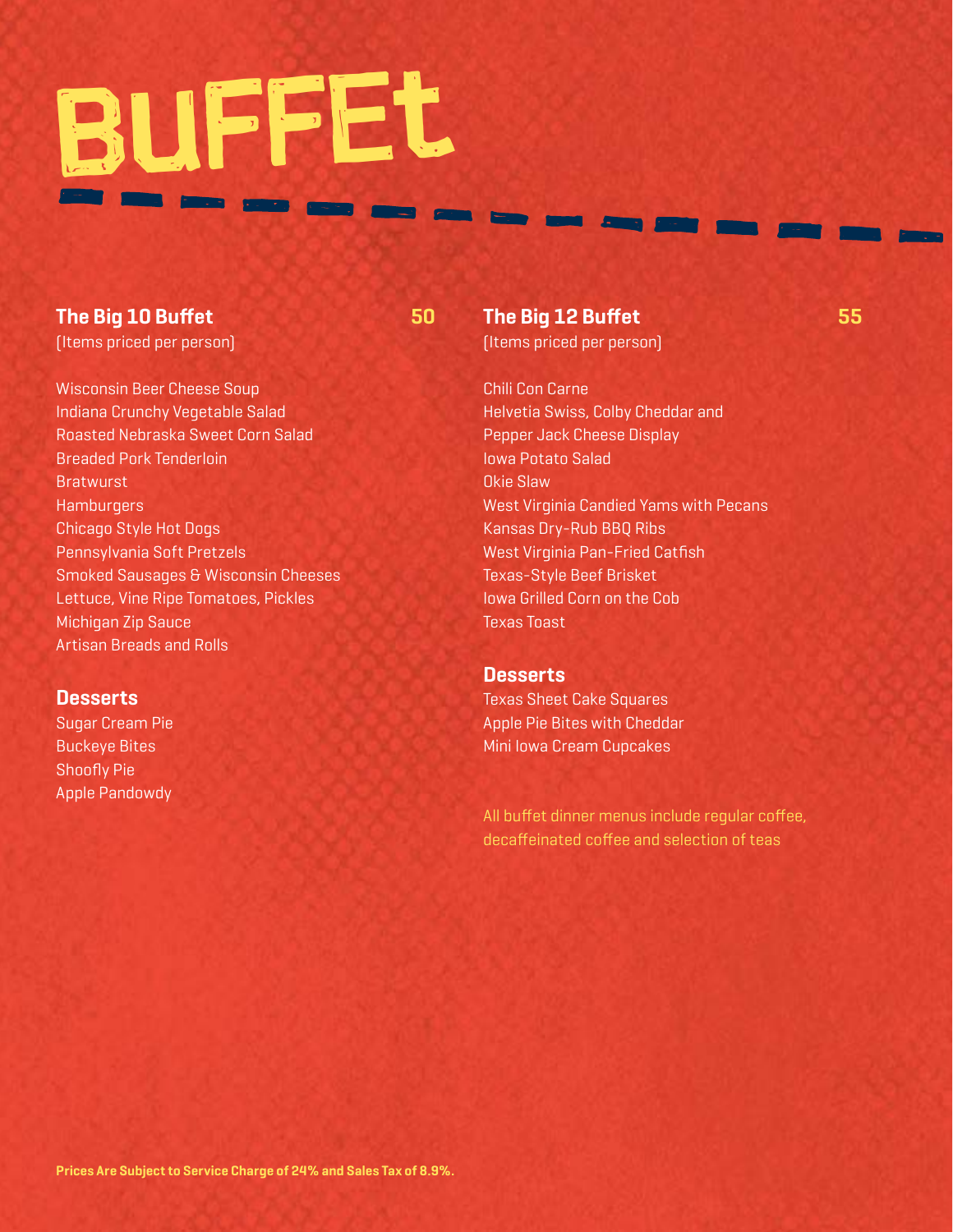### **BuFFEt**

### **The SEC Buffet 65**

(Items priced per person)

Georgia Brunswick Stew Florida Citrus New Ambrosia Salad Southern Spinach Salad with Grape Tomatoes, Grit Croutons, Sweet Onion Vinaigrette Southern Style Vegetable Medley Low Country Shrimp and Grits Grilled Breast of Georgia Chicken, Peach Chutney Texas Aggie Style Short Ribs Biscuits and Corn Muffins

### **Desserts**

Mississippi Mud Pie Bites Kentucky Bourbon Pecan Pie Tartlets Florida Key Lime Squares

**The ACC Buffet 75** (Items priced per person)

Boston Clam Chowder Tobacco Road Black-Eyed Pea and Roasted Tomato Salad Florida Citrus Mixed Greens Salad Virginia Green Beans Almondine Whipped North Carolina Sweet Potatoes Maryland Crab Cakes Florida Beef Medallions with Demi-Glace Roasted Georgia Chicken Quarters with Thyme Jus Parker House Rolls

### **Desserts**

Boston Cream Pie Peach Cheesecake Chocolate-Walnut Squares

All buffet dinner menus include regular coffee, decaffeinated coffee and selection of teas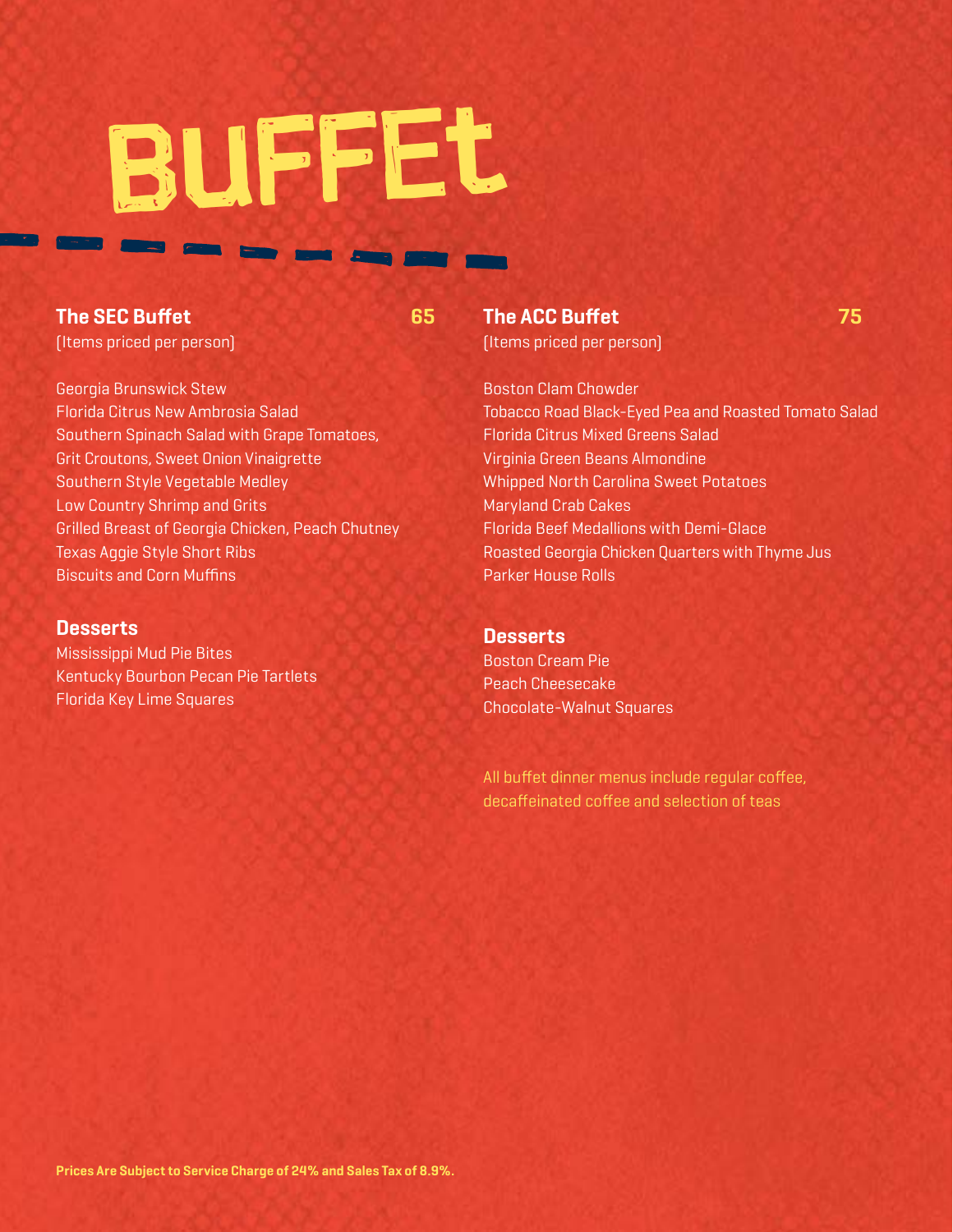# **PLaTeD**

### **INSPIRED BY THE AMERICAN ATHLETIC CONFERENCE**

(Items priced per person)

### **Soups**

**Soup can be added for an additional \$5 as a fourth course** Ohio Cream of Asparagus Kentucky Burgoo New Jersey Style Roasted Tomato Soup Florida Conch Chowder

### **Salads**

Connecticut Wedge Salad Diced Tomato, Smoked Bacon, Onion, Chopped Egg, Blue Cheese Dressing

Florida Watermelon and Prosciutto Salad Arugula, Goat Cheese, Citrus Vinaigrette

Ohio Baby Spinach and Greens Toasted Almonds, Shaved Parmesan, Grape Tomatoes, Herb Vinaigrette

Texas Bibb Lettuce Salad Strawberries, Feta, Red Onion, Pecans, Grainy Mustard Vinaigrette

### **Entrees**

| <b>Florida Grilled Coriander</b><br>and Pepper Salmon<br>Cucumber-Citrus Glaze, Asparagus and<br><b>Sweet Potato Mash</b> | 55 |
|---------------------------------------------------------------------------------------------------------------------------|----|
| <b>Pan-Seared Breast of Chicken</b><br>Ohio Apricot-Peach Chutney, Baby Carrots,<br><b>Herbed Rice</b>                    | 48 |
| <b>Lone Star Strip Steak</b><br>Horseradish Demi-Glace,<br>Duchess Potatoes, Broccolini                                   | 56 |
| <b>Connecticut Style Braised Short Rib</b><br>Patty Pan Squash, Yukon Sweet Potato Swirl                                  | 51 |
| <b>Texas Dry-Rubbed Grilled</b>                                                                                           |    |

Tennessee Sour Mash Demi-Glace, Baby Vegetables, Au Gratin Potatoes

**Tenderloin of Beef 60** 

### **Desserts**

Pennsylvania Dutch Chocolate Cake Jersey Blueberry Cheesecake Florida Key Lime Tart Kentucky Bourbon Pecan Tart

All plated dinner menus include rolls and butter, regular coffee, decaffeinated coffee and selection of teas